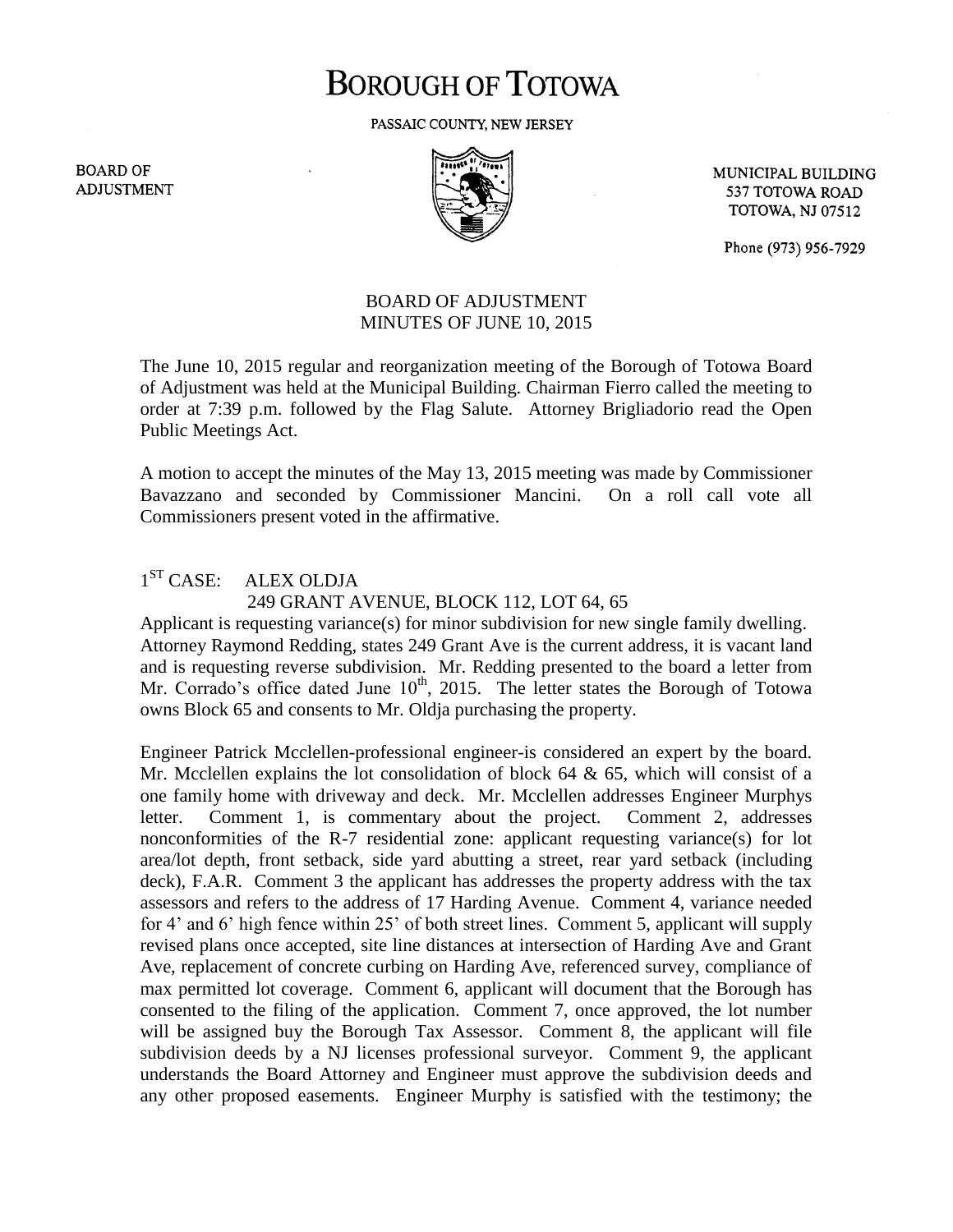driveway is still a concern with site line and needs to be seen on the site line diagram. Chairman Fierro asked for an explanation of the fence. The applicant would like to drop to 4' from 6' for privacy

Architect, Yogush Mistry, sworn in by Attorney Brigliadorio, licensed Architect in NJ and is considered an expert in his field by the board. Mistry presented Exhibit A-1, an 8  $\frac{1}{2} \times 11$ -3D color rendering of front and right side of the home. The lot will consist of a 1 family, 4 bedrooms colonial with living room, dining room, family room, partial finished basement. The  $1<sup>st</sup>$  floor will be 1,440 square feet and the  $2<sup>nd</sup>$  floor will be 1,730 square feet. The garage is 455 square feet and the deck will be 10 x 25. Commissioner Mancini asked if the basement will be finished, Mr. Yogush responds that the basement will be just partially finished. Commissioner Bavazzano asked what side the driveway would be on, Mr. Yogus answered that the driveway would be on the Harding side. Commissioner Patten wanted to know if the garage could be switched to the opposite side. Mr. Yogush stated that placing the garage on the opposite side would not work because the grade varied low on the left side. Commissioner Patten asked is the sidewalk will be installed across the driveway. Mr. Yogush explains the driveway apron and sidewalk will be included across the driveway. Vice Chairman Krautheim notes that other homes in the areas lots are not all conforming. Mr. Yogush states there is a mix of homes in that area.

Applicant Oldja, sworn in by Attorney Brigliadorio, is the current owner of 249 Grant Avenue. Mr. Oldja feels that the proposed project is the best option for the area and it is costing him more money to build it as proposed, but feels it will work best with the area and help beautify the neighborhood. Mr. Oldja plans on planting colorful, low maintenance plants in front of fences to soften the view. Attorney Redding endorses Mr. Oldja's project and feels it will improve the value of the neighborhood, add additional tax flow rate to the Borough all with the contingent of Mr. Oldja purchasing the Boroughs land. Attorney Brigliadorio recaps the variances and makes the board aware that the adjoining piece of property, which is 15' x 87' and approx. 1,309 square feet. The Board, if approves the application should be contingent on the sale going through of the Boroughs property.

Motion was made to approve the application by Commissioner D'Ambrosio and seconded by Commissioner Nash. Vote was 7-0 to approve at 8:11 pm.

#### $2^{ND}$  CASE: **JERRY CURCIO** 357 UNION BLVD, BLOCK 94, LOT 9

Attorney Brigliadorio notified the Board and public that this is a continuation of May  $13<sup>th</sup>$ meeting. Chairman Fierro listened to last meetings tape and will be able to vote on this hearing. The case was suggested to be carried over to the June  $10<sup>th</sup>$  meeting because the applicant was recommended to have a planner present detailing case details to the Board and the public.

Planner, Joseph Barbieri Jr, was sworn in by Attorney Brigliadorio. Mr. Bariberi is a licensed planner with a valid license in the State of New Jersey and is considered an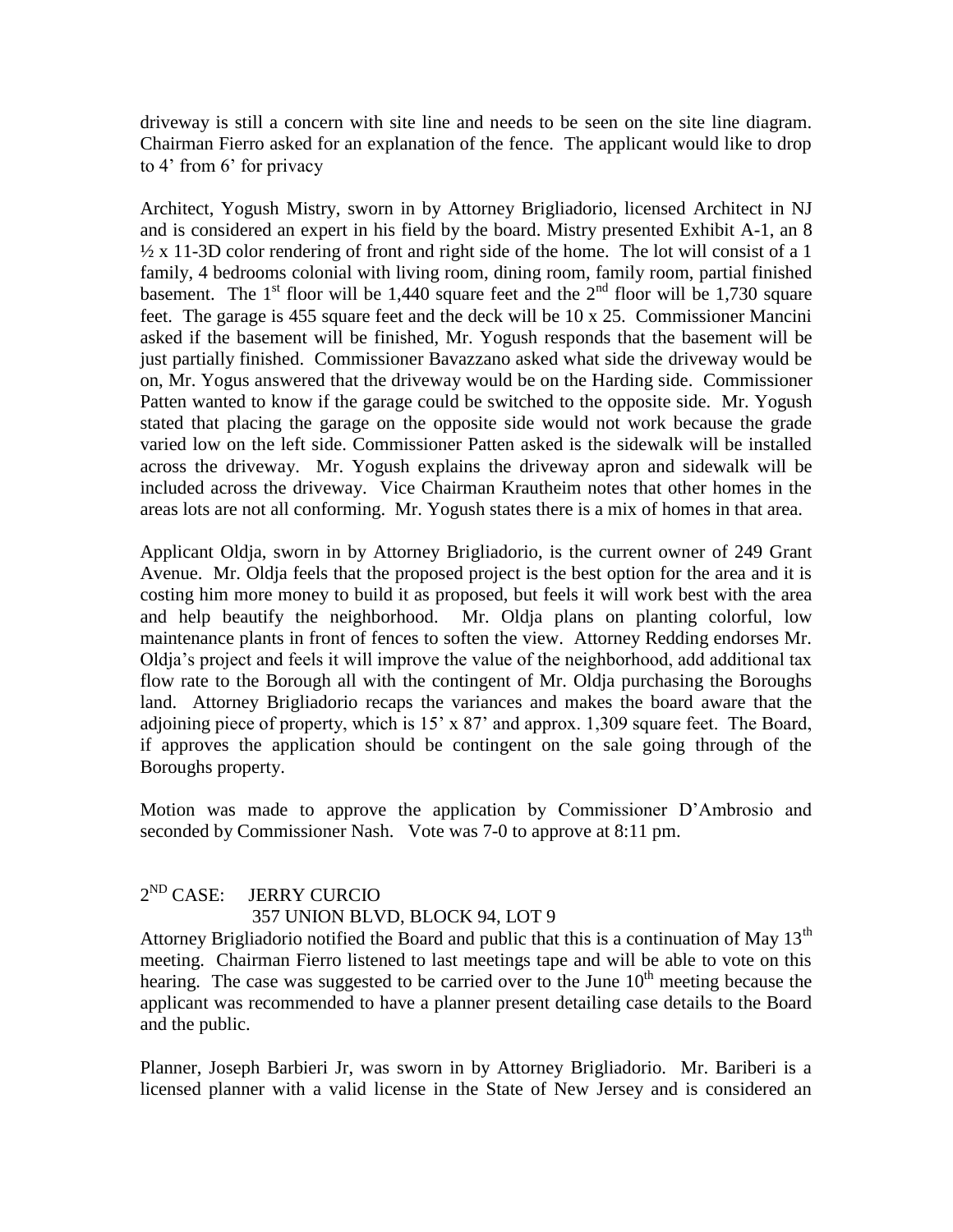expert in his field by the board. Mr. Curcio presented the board with plans. Exhibit A-1, construction details plans dated June  $4<sup>th</sup>$ , 2015. Exhibit A-2, photos of the current conditions on the property dated May 21, 2015. Engineer Murphy addresses issue in his letter, comment 1-is just a statement of proposed applications. Comment 2, applicant is requesting use variance and 2 D variances-one or the use and one for the floor ratio. Comment 3, is a list of the nonconformities and will be addresses later in the presentation. Comment 4, zoning schedule has been incorporated into the drawings. Comment 5, the additional will have brick to the face and vinyl siding to the sides and exterior of the building. Comment 6, vinyl siding will stay the same as existing. Comment 7, lighting of the building will stay the same and is noted on the plans. Comment 8, a design waiver is needed for off street parking. There are 16 off street parking spaces, 5 are on Mitchell Avenue and are not complying and are undersized. With the request there would be 21 spaces. Engineer Murphy would need a waiver for 16 spaces where 22 is required. Comment 9, a design waiver is needed for minimum width of 12.66 with 45% parking, 13 is required. The rear driveway, note that the existing refrigeration will be removed and relocated on the roof of the building, Mr. Curcio will provide 4' wide sidewalk so there is no issues with the door opening. The plan does not comply with the Boroughs ordinance for one way driveway. Mr. Curcio will re-stripe the lot and install signage to control traffic and install sidewalk. Comment 11, the curb will be replaced along Mitchell Avenue and a 10-12 feet of sidewalk extension will also be added on Mitchell.

Use variance for 2, one bedroom apartments, which is in a D-variance, floor area ratio is also a D-variance. Mr. Barbieri explains the positive criteria for approval of this application. Mr. Barbieri feels the property is suited for the proposed use, there are many of the same configurations along the boulevard, and will supply a housing need for seniors, couples, and young individuals. The proposed application would not be suitable for a family. Mr. Barbieri explains the negative criteria; he feels it will not have a negative impact on adjacent business owners. Mr. Barbieri also feels there will be sufficient parking and will not substantially impair the intent and purpose of the zone plan and zoning ordinance.

Commissioner Patten asked if there were any delineation's of parking spots for residents, Mr. Curcio states that there will be 4 parking spots in the rear for residents only. Chairman Fierro inquired about the slant towards the fire house, Mr. Curcio explains that it is not a steep grade and will not be an issue for parking. Attorney Brigliadorio recaps the waivers that are needed. The first waiver is for design to construction materials for side and rear, second is off street parking needs to be 22 and proposed is 16, third is the driveway width which is 12.66 and needs to be 13, forth is floor area ratio which should be 35% and applicant is proposing 39%.

Attorney Brigliadorio asked what the sizes of the apartments would be, Mr. Barbieri states the overall is 51 x 36 and each unit would be  $25.2 \times 36$ . Commissioner Mancini would like to know about attic and storage space, Mr. Curcio said there will only be a roof line. Commissioner Bavazzano inquired about where the refrigeration would be. Mr. Curcio explains that the refrigeration would be on the addition behind the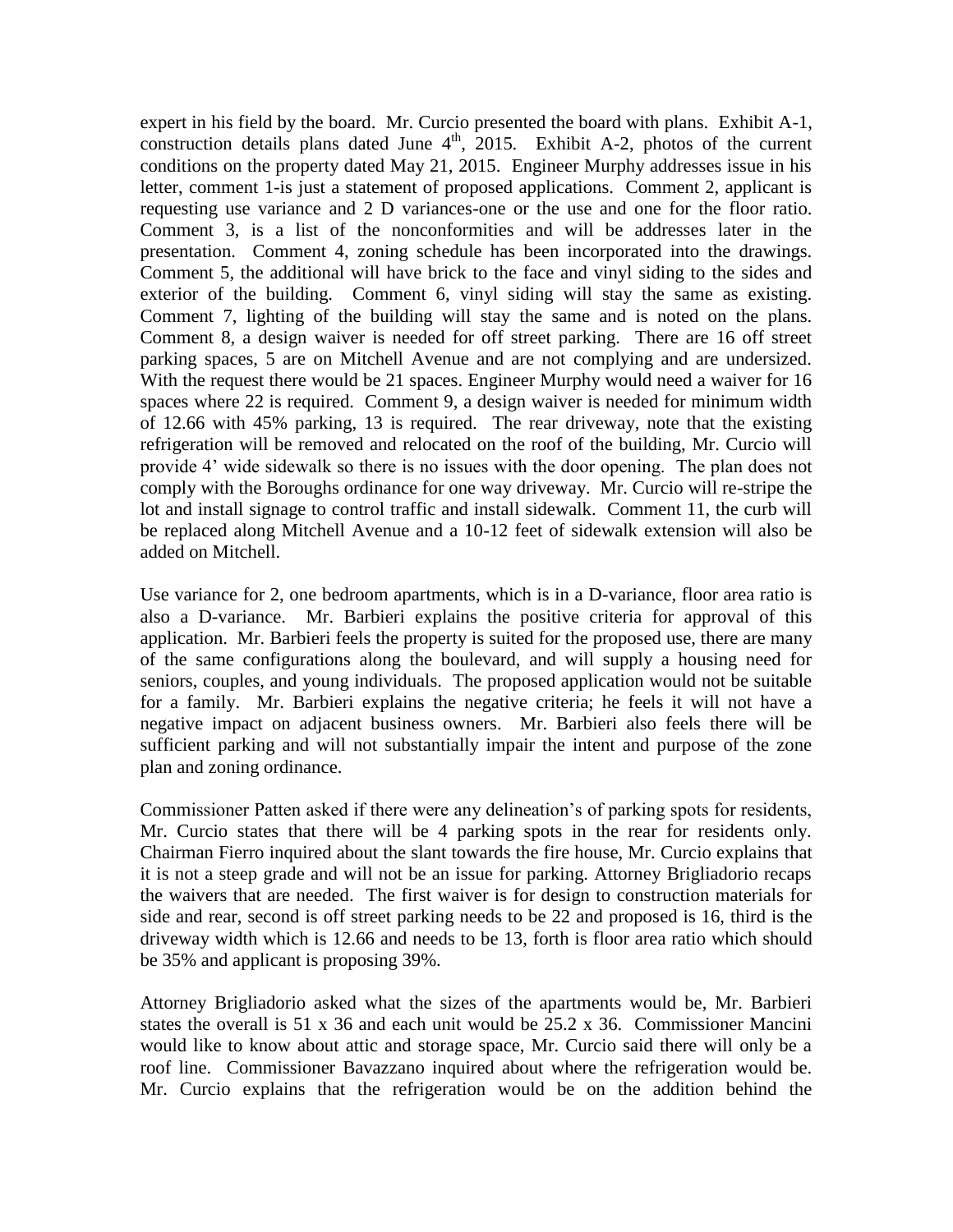apartments. Commissioner Korsakoff would like to know if there is access to the roof. Mr. Curcio states there is an entrance in the back of the building which is enclosed, to get to the roof. Attorney Brigliadorio reviewed variances to the board and public, a D-1 variance for mixed use of residential over a business, D-4 variance for floor area ratio, and design waiver for construction materials and parking spaces.

Motion was made to accept the application by Vice Chairman Krautheim and seconded by Commissioner Bavazzano. Vote was 7-0 to approve at 9:34 pm.

#### $3<sup>rd</sup>$  CASE: FORTRESS HOLDINGS, LLC 555 PREAKNESS AVENUW, BLOCK 6, LOT 2

Attorney Darren DelSorto gave a brief overview at last month meeting, he had to send additional notices to the Borough of Haledon and the City of Paterson. With the new notices given, Attorney DelSorto would like to start the presentation from the beginning.

Paul Qassis, was sworn in by Attorney Brigliadorio, is principal owner along with silent partner Mr. Krikor. An overview of the application is the addition of two floors to the existing building which would include a high end restaurant housing 350 people and a mezzanine level. Attorney DelSorto addresses 6 parking spot that encroach on neighboring property. He states that the parking spot are existing, but would like to remove them from the application to avoid legal issue. Those 6 parking spaces will not be part of the application and by doing so the original seating of 375 will be reduced to 350. Engineer Murphy asked Attorney DelSorto which 6 parking spots he was referring to on the plans. Attorney DelSorto refers to Site plan sheet 2 of 5, which is dated April 30, 2015, and shows it is to the back rear left which is the westerly driveway. Mr. Qassis owns a few restaurants, one of which is the Balcony in Carlstadt, New Jersey. Mr. Qassis has acquired a chef with over 25 years' experience. Commissioner Patten wanted to know when Mr. Qassis purchased the property. Mr. Qassis purchased the building in May of 2014. Commissioner Korsakoff would like to know what Mr. Qassis means when he refers to the restaurant as "high end". Mr. Qassis states it will be a steak house and would like to obtain a liqueur license once one is available.

Commissioner Nash asked about the hours of operation. Mr. Qassis feels the restaurant would be open from 5 pm to 11 or 12 pm from Tuesday to Thursday including Sunday and 5 pm to 3 am Friday and Saturday. There may be lunch hours once a customer base has been established. Chairman Fierro is concerned about how the neighbors will feel about noise and traffic at 3 am in the morning and if 3 am is negotiable. Attorney DelSorto feels the 3 am closing would be negotiable. Commissioner D'Ambrosio asked about security. Mr. Qassis feels that security would be in place on Friday and Saturday along with valet parking and states there will be no outside music being played, only inside. Engineer Murphy would like to know if this will be just a restaurant or will there also be catering too. Mr. Qassis would like to have both a restaurant and catering. Mr. Qassis has no intentions on having a DJ, but if a private party wants to supply their own, he would be ok with that.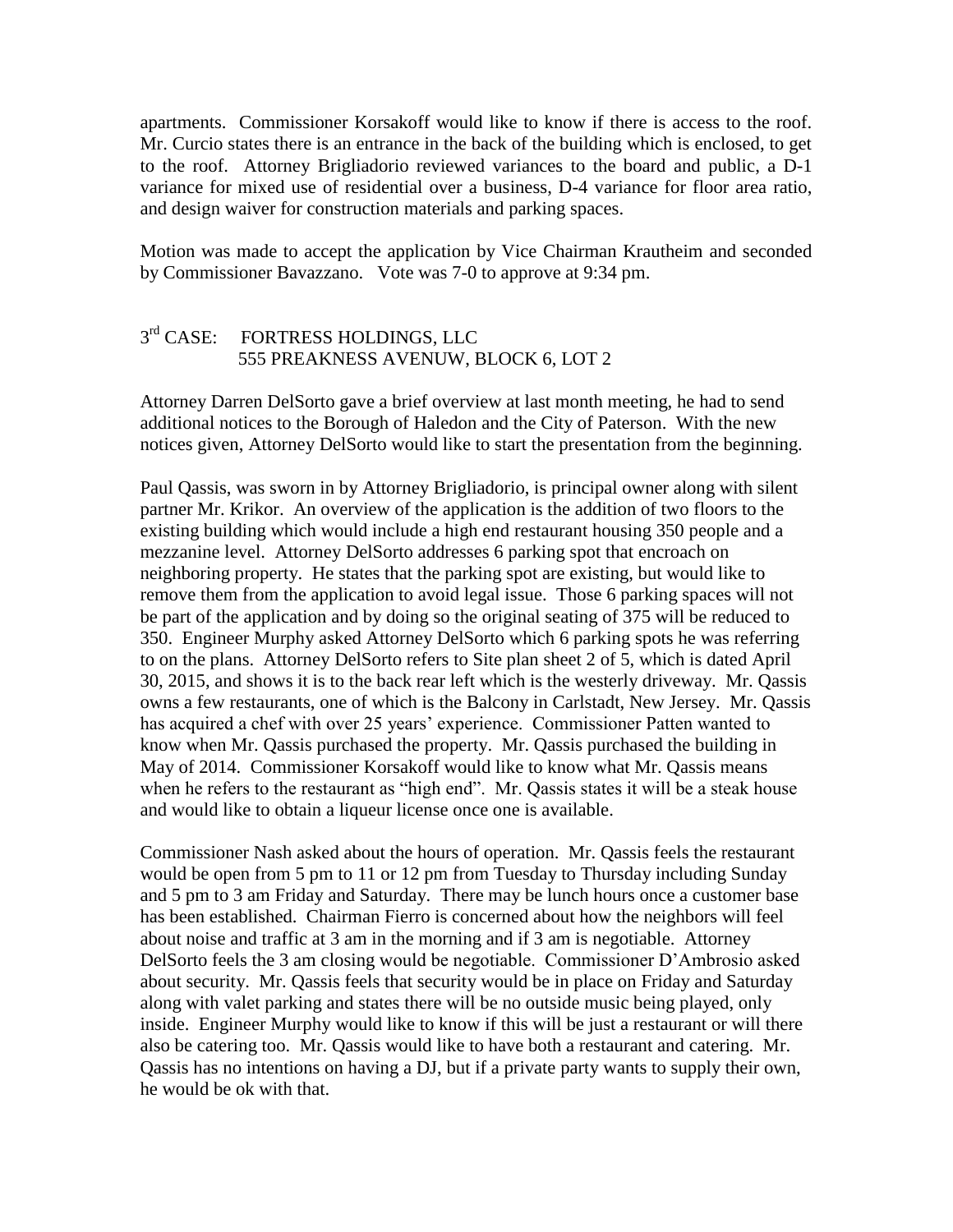Engineer Patrick Mcclellan was sworn in by Attorney Brigliadorio. Engineer Mcclellan shows the board sheet 2 of 5, which is the site plan/variance plan dated April 30, 2015 and sheet 1 of 5 which is the site plan of 555 Preakness Avenue. Block 6, Lot 2. Engineer Mcclellan stated that the property is an I-3 industrial zone on the east and northwest side, R-20 on the southwest side, R-1 on the border of Paterson and AA1 zone on the border of Haledon. The property is just less than 2 acres. Engineer Mcclellan refers to sheet 2 of 5 which is the site and variance plan. There are minor modifications to the site, there are two access points off Preakness Avenue. The plan shows 89 parking spaces, 4 of which are handicap-note that previous statement by Attorney DelSorto removing the 6 parking spaces the amount has changed to 83. With renovations the parking area will allow 102 parking spaces.

Engineer Mcclellan would like to address Engineers Murphys letter. Comment 1, is a description of the application. Comment 2, a use variance is needed for proposed property. Comment 3, due to existing conditions variances are needed for min front depth, min side yard abutting residential and rear yard setback. Variance needed for nonexisting condition is the building height. Attorney DelSorto would like to add that the applicant would like 10' height, but does have plans for 6'8. Comment 4 is in parts and states the following: applicant would like to waive the relief of buffers, waive landscaping and trees in parking lot areas, applicant will comply with lighting for safety purposes, loading spaces will be addresses by traffic engineer, applicant will comply with adequate drainage, maintenance, and delineation, no soil investigation has been done yet. Exhibit page 3 of 5 is site grading plan dated April 30, 2015 sewer pipe is unknown and will defer that investigation at the time of construction. Signage will comply and the 15' maximum height will also be compliable.

Chairman Fierro asked about the waste line, Engineer Mcclellan states that part of waste line is in roadway in Paterson and should be on private property. Attorney Brigliadorio wanted to clarify the design waivers needed. Engineer Mcclellan list the design waivers needed are buffers, landscaping and shade trees, loading area, and lighting. Attorney Brigliadorio also states the off street parking issues, drive isle width, outside storage, and building mounting sign. Engineer Mcclellan states the applicant will comply with the off street parking and Architect Streba will address the signage. Engineer Murphy is concerned that the drainage issues should not wait until construction starts and that the applicant should obtain the survey for accurate details of correction of the issue. Engineer Murphy also recommends a trash rack, a 36" pipe (but may need to be larger upon survey), an increase in imperious are since one of the expanded parking areas will be over an open drain and that 100 year storm capacity applied. Revised plans should be submitted to the emergency department.

Architect, Joseph Sterba, sworn in by Attorney Brigliadorio and is considered and expert by the board. Architect Sterba submits Exhibit A-1, Architectural site plan dated April 30, 2015, shows the additions to building along with stairway tower and elevators. Exhibit A-2 is plan of Front view of building dated February 28, 2015. Exhibit A-3, Site plan zoning Area dated April 30, 2015, shows the  $5<sup>th</sup>$  floor plan and  $6<sup>th</sup>$  floor mezzanine; which would have limited seating. The plans show 50'8 of height needed with the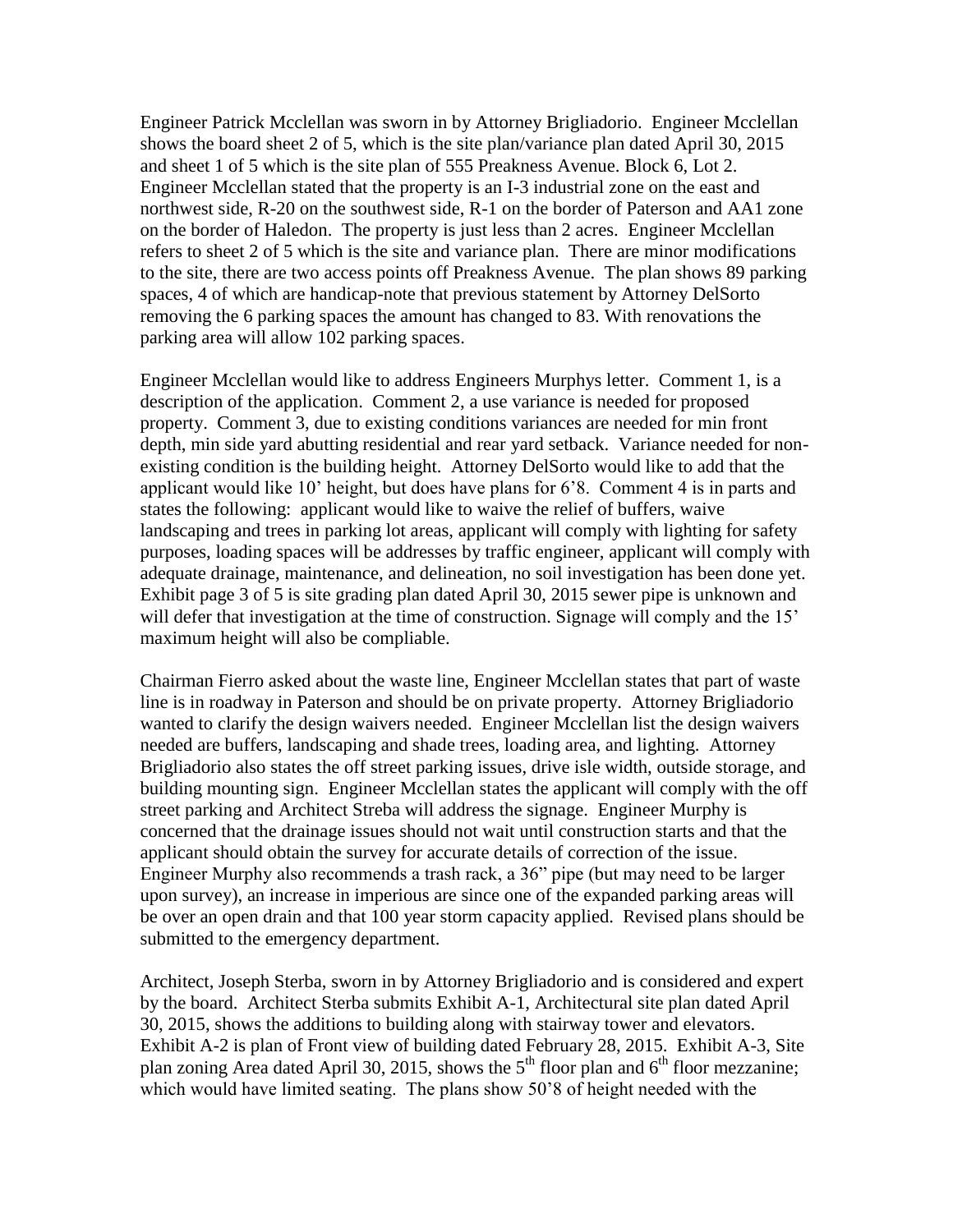kitchen on the first floor level with dumb waiters to deliver food. The kitchen is approx. 2,400 square feet. Exhibit A-4, Existing individual floor levels dated February 24, 2015. Building mounted sign is in proportion with building size, plus a free standing sign on the north westerly side. A 15'6 area will be added for emergency vehicles and change design from 2 piers to one pier. Commissioner D'Ambrosio refers to Exhibit A-3 and points out that plan shows too many seating, Architect Sterba acknowledge the plans need to be revised. Vice Chairman Krautheim would like to know what the mezzanine height would be. Architect Sterba says applicant is requesting 12', but can comply with 9'. The current height of existing floors are 12'. Engineer Murphy would like to know about the fire protection. Architect Sterba states an analysis needs to be done and the applicant will comply. Engineer Murphy would like to know if the kitchen is adequate for catering. Architect Sterba replies that kitchen can be expanded if need be. Engineer Murphy reminds the applicant that the plans need to be revised.

Valet parking expert, Ellis Dumont, was sworn in by Attorney Brigliadorio. Mr. Dumont works for 30 years with Advanced Parking Concepts; he has been in the business for 35 years and is a member of Board of Director of National Parking Association, Chair Valet Counsel under MPA, and former President of Nation Valet Parking Association. Mr. Dumont is considered an expert in his field by the board. Mr. Dumont states that a good valet offers good neighbor approach. Exhibit A-5 is a report dated June 9, 2015. Mr. Dumont provides 3 photos to the board. Photo 1 is the main entrance on the left is facing the building, Photo 2 is the stacked parking of 17 vehicles which would add 119 onsite parking spaces, and Photo 3 is the second entrance, which will be an exit only and is on the right side when facing the building. Mr. Dumont feels with his studies and expertise that there will be no back up on Preakness Avenue on a night of full capacity. Mr. Dumont also suggests that police should be present on full capacity nights and emergency vehicles will not have an issue getting in and out. Commissioner Patten questions the flow of traffic both ways. Mr. Dumont states the second isle for entrance, which is closest to the building, can be utilized for exit if an issue. Mr. Dumont assures Engineer Murphy he is confidant traffic will not be an issue at full capacity.

Traffic expert, Craig Peregoy, sworn in by Attorney Brigliadorio, is a licensed Engineer and his license is valid in New Jersey. Mr. Peregoy is considered an expert by the board. In his studies the driveway will operate very well during peak hours, traffic counts for 4 pm – 6 pm is 750 per hour. The propose office space and restaurant is 61 spots, he calculates 3 seats per 1 parking spot which equals 117 spots. Engineer Murphy states that if the applicant keeps evening hours there would be adequate parking, but if applicant opens for lunch there would not be enough parking. Mr. Peregoy states 113 spots would be needed if open for lunch. Mr. Peregory will supply a revised parking analysis report. Commissioner Patten is concerned that when exiting the driveway and the incline would headlights be an issue with surrounding neighbors getting lights in their homes. Mr. Peregoy does not have an answer, but Mr. Qassis says there is only one home and that is higher than the driveway. Vice Chairman Krautheim would like to know if left and right hand turns were included in report. Mr. Peregoy states that left and right hand turns were included in the analysis.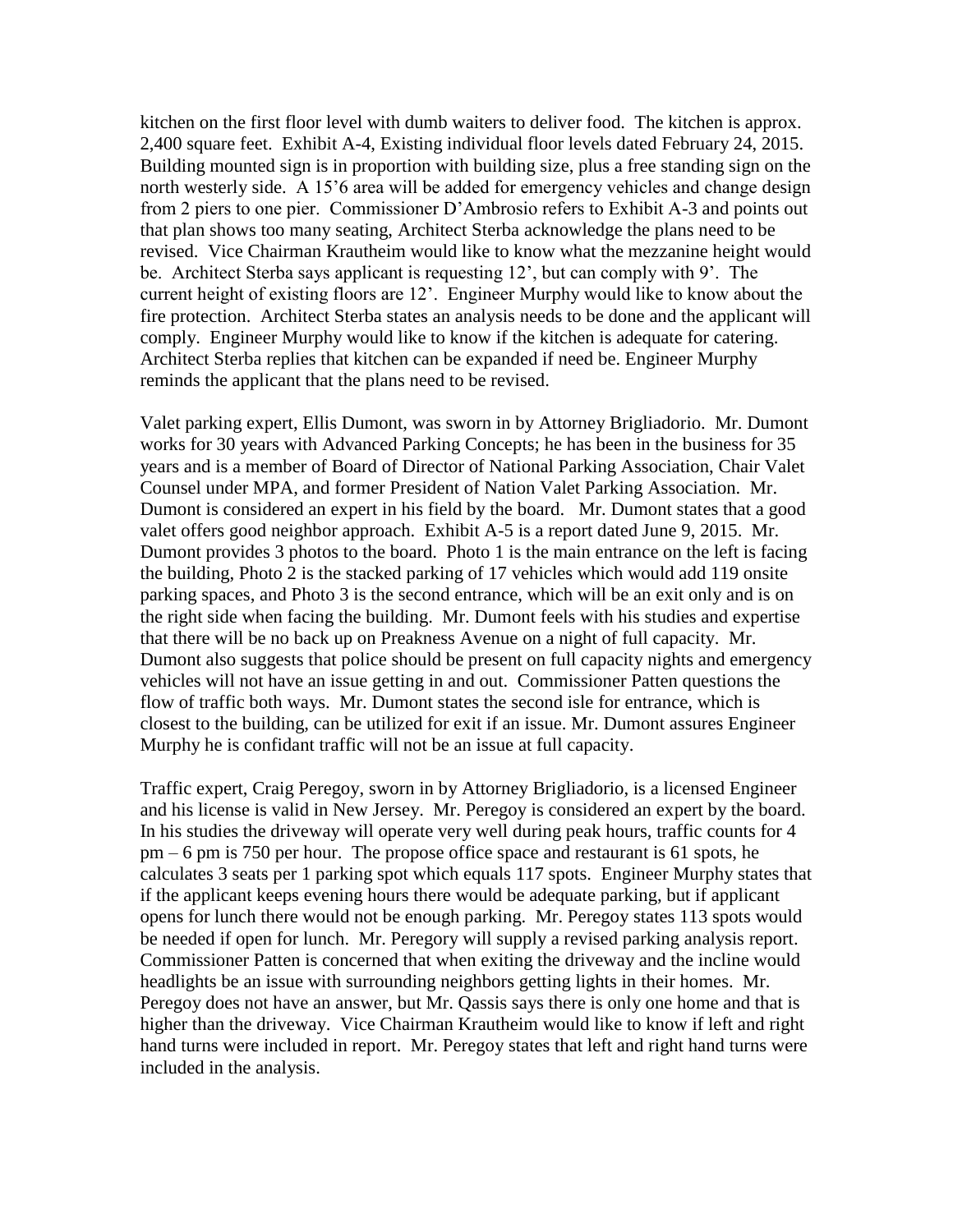Professional Planner, Joseph Barbieri Jr, sworn in by Attorney Brigliadorio. Applicant is requesting a use variance to provide a restaurant in residential zone. The building at 555 Preakness Ave is a historical building and will remain and enhances. The 50'8 building height would keep the consistency but 46'8 is the alternate proposal but would not maintain with the current structure.

### Public to speak:

Linda Greenberg, sworn in by Attorney Brigliadorio resides at 502 Skyline Drive in Haledon. Mrs. Greenberg states she did not receive a certified letter and is questioning if she should of. Attorney DelSorto showed proof to the board that is was indeed sent by certifies mail on May 29, 2015 and stamped at post office. Mrs. Greenbergs concerns are the one way in and out to her complex and what is an emergency vehicle cannot get in if there is a backup of traffic to get into the restaurant. Another concern is black ice and the police close the street when that is an issue. She is not sure what type of cliental will be there until 3 am and thinks it is too late to be opened. Mrs. Greenberg feels lower attendance would be best, also she has had issues when Passaic County Tech has an event of the church up the street she has a hard time getting into her development.

Edward Valladares, sworn in by Attorney Brigliadorio resides at 378-380 Linwood Ave in Paterson. Mr. Valladares is a life time Paterson resident. Mr. Valladares states the existing tenants are throwing garbage and being loud. Mr. Qassis assures Mr. Valladares that it is not his tenants and it is kids that are hanging around. Mr. Qassis will be installing lighting and security to prevent this issue plus the police are aware and will randomly drive thru the parking lot. Mr. Valladares main concern is noise.

James Giurintans, sworn in by Attorney Brigliadorio, resides at 59 Newgent Drive in Clifton but his mother resides at 375 Linwood Ave in Paterson and is handicap. Mr. Giurintans is a licensed engineer with 20 years' experience in site plans, both licenses are valid. Mr. Giurintans would like to know if the outdoor balcony will have tables and chairs for dining. Mr. Qassis is intending to have outdoor dining with tables and chairs. Mr. Giurintans asked if there will be a bar area added since there is less seating. Mr. Qassis states that at this time there will be no bar area. Mr. Giurintans would like Mr. Qassis to be more accurate to the board about the hours of operation. Mr. Qassis informs him that the restaurant will be open until midnight during the week and until 3 am on Friday and Saturdays. Mr. Giurintans would like to know if he would remove the pavement from the 6 unused parking spaces and replace with landscaping. Mr. Qassis does not understand why he would need to do that.

Mr. Giurintans would like the engineer to explain the building additions. Mr. Mcclellan shows the elevator tower and 2 stairway towers. There will be a loading area around back which will be designated. M Giurintans would like to make sure the restaurant will have valet parking, and would like to know what happens if the offices are there past 5 pm. Mr. Qassis has every intention to have valet parking; he will also make sure any office workers are able to get out of the parking lot after 5 pm. Mr. Giurintans asked what the drainage area is for the 36" pipe, the answer is 110 acres. Mr. Giurintans would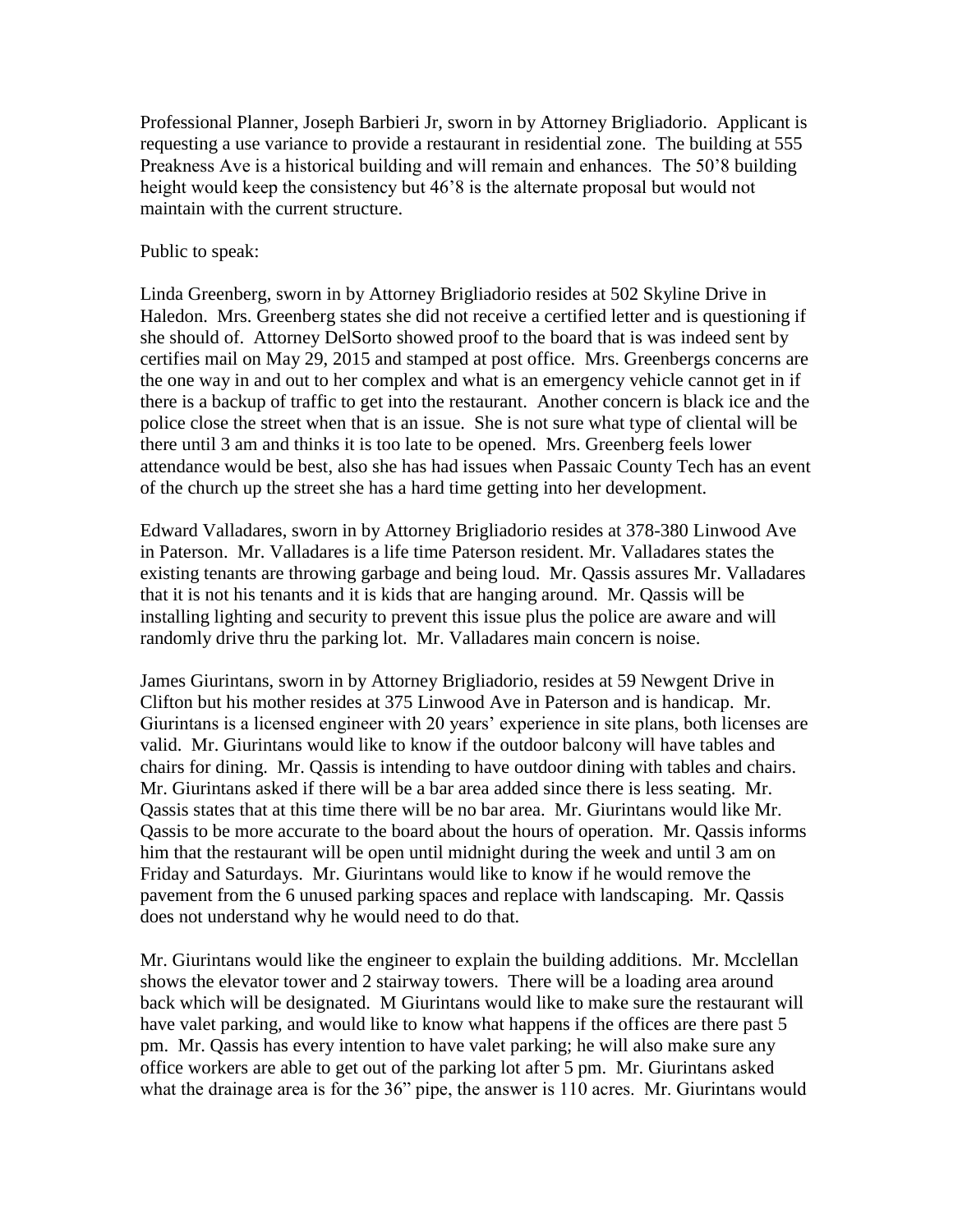like to know if the retaining wall is going to be removed. Engineer Mcclellan states the applicant will be removing the retaining wall. Mr. Giurintans asked if necessary steps are being taken for water run off after surveys are received. Mr. Mcclellan responds there are multiple solutions pending results, there is no water quality enhancements and the system will be modified to 100 year flood standards. Mr. Giurintans asked the traffic specialist if he considered PC Tech's events for example Friday night football games, can he access it the count. Mr. Peregoy can only figure it on an average daily basis. The glare of lighting impact is not an issue, there is a 40' difference from Linwood Avenue. Mr. Giurintans concerns are the impact of a business this large will cause more noise, traffic, etc. He also feels there are a lot of questions the board has to consider for approval of this application. The last concern is the food disposal will cause more animals to be around.

Attorney Brigliadorio recaps the outdoor dining has a yearly application that need to be applied for. The restaurant will have to be cleaned up by 11:30 pm. If the board does not want to approve 50'8 height, then 46'8 is on the table. Chairman Fierro feels that 3:00 am is the issue. Attorney DelSorto states the applicant will reduce the time to 2:00 am that the restaurant will be cleaned up and closed. Commissioner Patten asked Engineer Murphy about the noise ordinance; Mr. Murphy says it is flexible. Attorney Brigliadorio states the outdoor dining has a lot of restrictions and if approved, the applicant would have to be in full compliance. Mr. Brigliadorio would also like to state that the maximum occupancy is 350, the applicant is eliminating the 6 parking spaces and possibly removing the pavement under, applicant will reduce the close time from 3 am to 2 am on Fridays and Saturdays, if applicant decides to open for lunch-the open time would be 12 to 3 pm, and lastly the building height would either be 50'8 or 46'8. Vice Chairman Krautheim understands the concerns about the building height and feels that esthetically it warrants an exception to be 50'8.

Motion was made to accept the application by Commissioner D'Ambrosio with the stipulation of the building height to be 46'8 and comply with the Borough on all discussed, plus the 2 am close on weekends and outdoor dining compliance with no night clubs. Motion was seconded by Commissioner Mancini. Vote was 7-0 to accept @ 12:23 am

## THE FOLLOWING RESOLUTION(S) WAS MEMORIZALIZED:

#### $1<sup>st</sup> CASE:$ **JENNIFER MARI** 213 DEWEY AVENUE, BLOCK 116, LOT 15

Applicant was granted for variance(s) for construction of a  $2<sup>nd</sup>$  floor to a single family home. Motion to accept was made by Commissioner Bavazzano and seconded by Commissioner Patten.